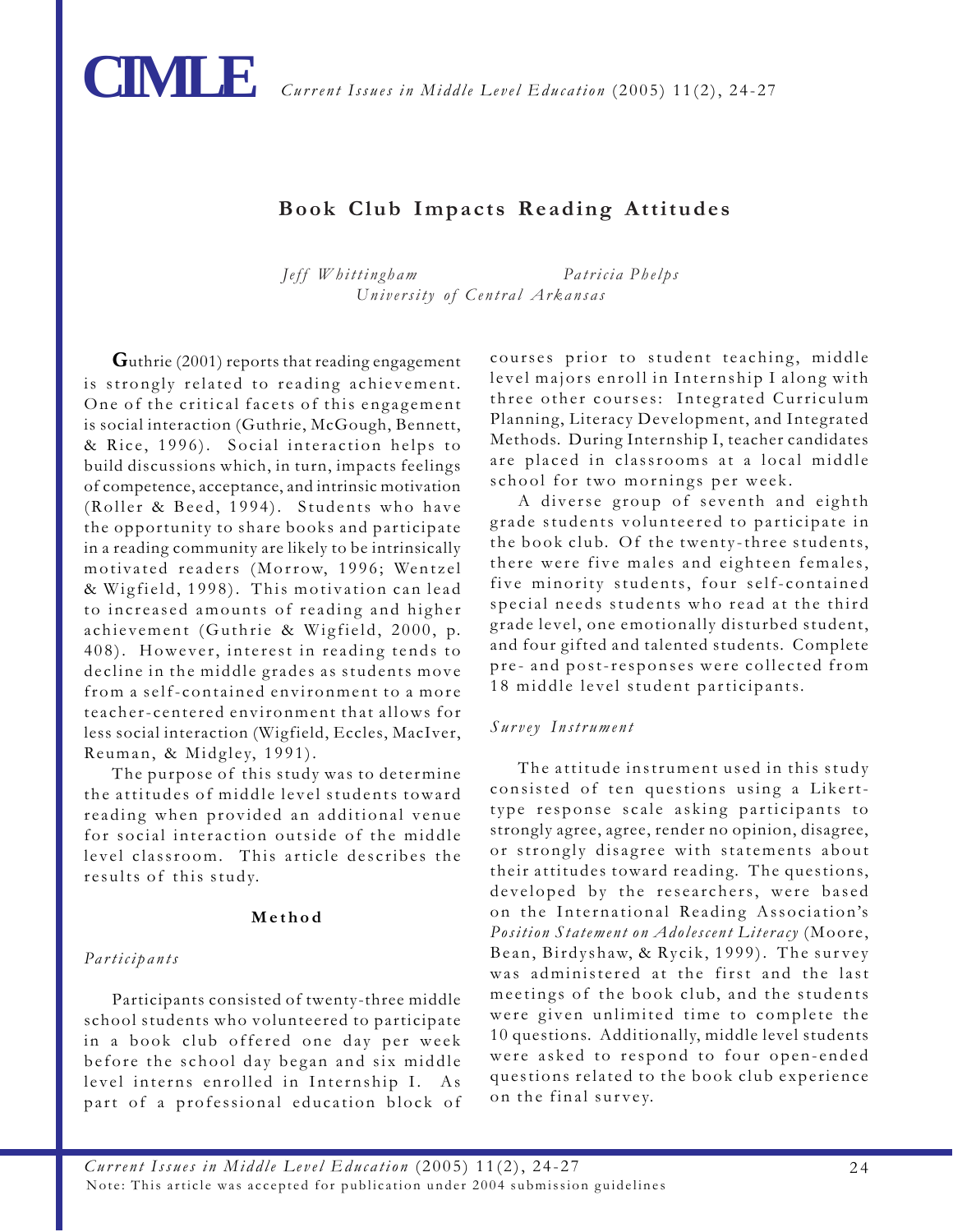# *Book Club Meetings*

For the purposes of this study, book club is defined as a voluntary weekly meeting of middle level students and middle level university interns. In a traditional book club, members meet to discuss the same book. Rather than limit the students to focusing upon one book at a time, and to address various reading levels, a more individualized approach was used. Facilitators and students talked about whatever books they were currently reading in order to stimulate others interest to read the book.

The book club met each Wednesday before school and lasted for approximately 25 minutes. The club met each week for one semester with the exception of the day before Thanksgiving, a school holiday.

Using essays written by the students, the interns formed six small heterogeneous groups based upon gender, written communication skills, and common reading interests. In weekly sessions the interns modeled their own enthusiasm about reading as they shared early adolescent books currently being read. They also delivered mini-book talks and encouraged the students to talk about books. Helping the students to move beyond telling merely plot summaries was a challenge for the interns. Between book club meetings the interns wrote weekly responses to three students' reader response journals and posed questions to promote higher level thinking. These journals were either exchanged during book club, or placed in a "mailbox" located in the interns' classroom.

#### **Results**

Means were calculated for surveys administered both pre- and post-book club participation(Table 1). The students surveyed had a positive increase in attitude means on all questions. The three questions with the lowest pre-participation means and the largest difference in means were the questions related to adults and reading. The first of these questions concerned whether

adults helped students to select reading materials (Question 6). The mean score shifted from 1.94 to 2.94. The second question concerned adults and their desire to read (Question 7). The mean score shifted from 1.81 to 3.44. Finally, the third question related to whether or not adults could help improve reading ability (Question 8). The mean score shifted from 1.56 to 3.13. The low initial means on these three questions suggests that middle level students do not always view adults in their schools as having an impact on their reading. However, the interaction with the adult interns during the book club seemed to have a significant impact on the students' attitudes.

# **Discussion**

The idea for starting this book club came from the school principal. Teacher educators must continually look for meaningful ways to contribute to the schools where field placements are made. This opportunity became a chance to model collaboration, to strengthen the existing partnership, and to integrate the interns more directly into the life of the school.

During early book club sessions the interns were unsure about what to say and to do with the middle level students. The researchers assisted interns with the development of facilitation skills. Based upon book club session observations, they taught the interns how to involve the quiet students, how to curtail the loud ones, and how to talk about books at a deeper level. Additionally, researchers assisted in finding books that would interest the broad range of abilities and personalities.

Some of the challenges faced while conducting this project included getting the parental consent forms returned and the early meeting time. In the future the researchers plan to hold a parent meeting to explain the program and to get the consent forms signed. There will also be an attempt to move the meeting time to lunch time which would have fewer conflicts with bus schedules and other activity club meeting times.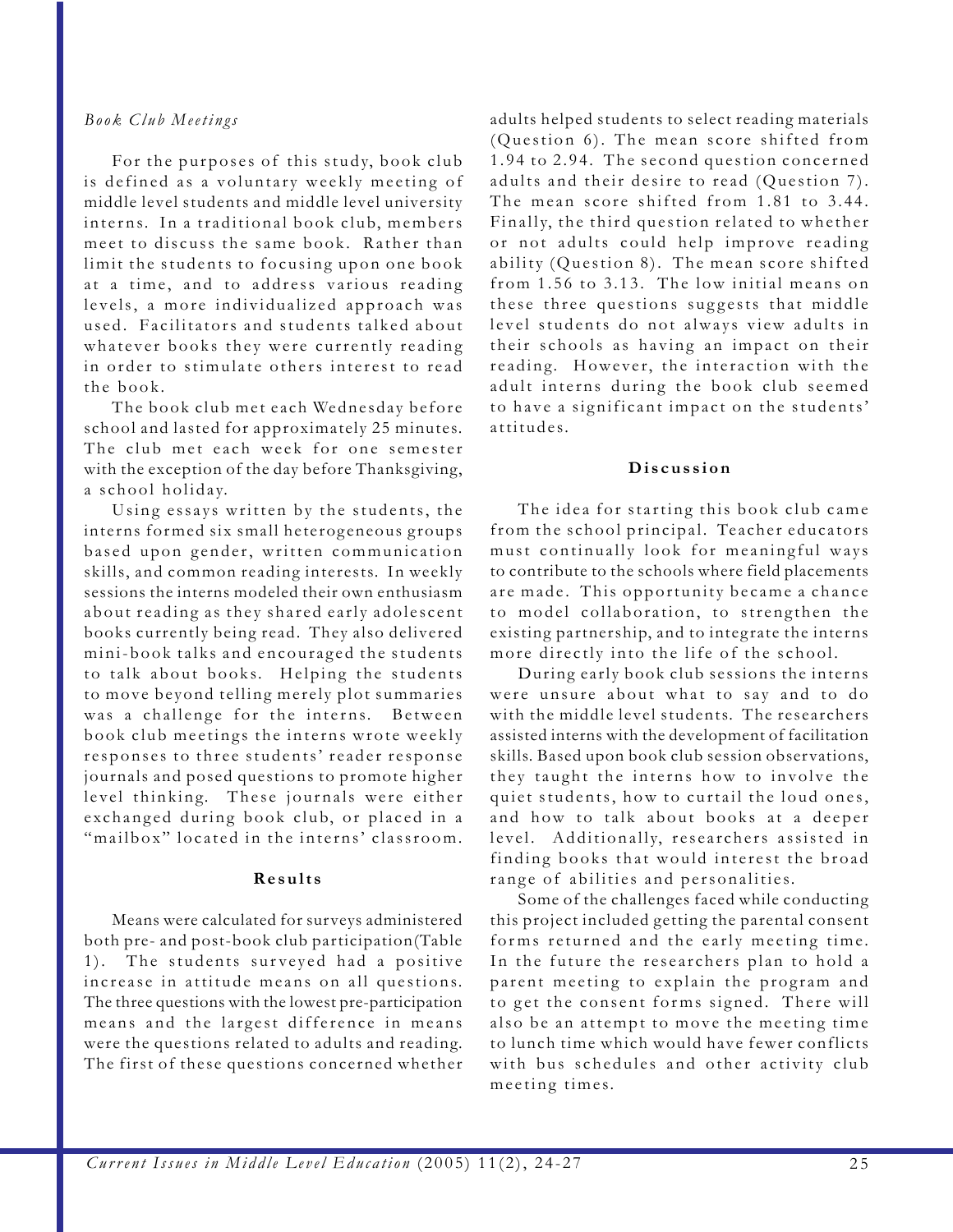# **Table 1. Mean Pre- and Post- Bookclub Participation**

| Question                                                               | Pre-Participation<br>Mean | Post-Participation<br>Mean | Difference<br>in Means |
|------------------------------------------------------------------------|---------------------------|----------------------------|------------------------|
| 1) I have access to many types of reading<br>materials.                | 2.25                      | 3.44                       | 1.15                   |
| 2) Reading helps me think for myself.                                  | 2.31                      | 3.50                       | 1.19                   |
| 3) Reading makes me feel good about<br>myself.                         | 2.75                      | 3.44                       | 0.69                   |
| 4) I hope to be a reader my entire life.                               | 2.56                      | 3.25                       | 0.69                   |
| 5) Reading helps me identify with people<br>who are different than me. | 2.56                      | 2.94                       | 0.38                   |
| 6) Adults in my school help me select<br>reading materials.            | 1.94                      | 3.25                       | 1.31                   |
| 7) Adults in my school like to read.                                   | 1.81                      | 3.44                       | 1.63                   |
| 8) Adults in my school can help me<br>improve my reading ability.      | 1.56                      | 3.13                       | 1.57                   |
| 9) I always have a choice in what I read.                              | 2.94                      | 3.56                       | 0.62                   |
| 10) Reading is important to me.                                        | 2.81                      | 3.56                       | 0.75                   |

The researchers also plan to expand this study by increasing the number of student participants. This expansion will be done by adding another middle school and by including more interns as they become available. Participation by middle level students will be also be measured in time spent in book club interactions.

The results of this study indicate that during the middle school years, a time when interest in reading tends to decline, social interaction with peers and adults can help improve students' overall attitudes toward reading which should also increase engagement. Most significantly, positive interaction with adults appears to be vitally important.